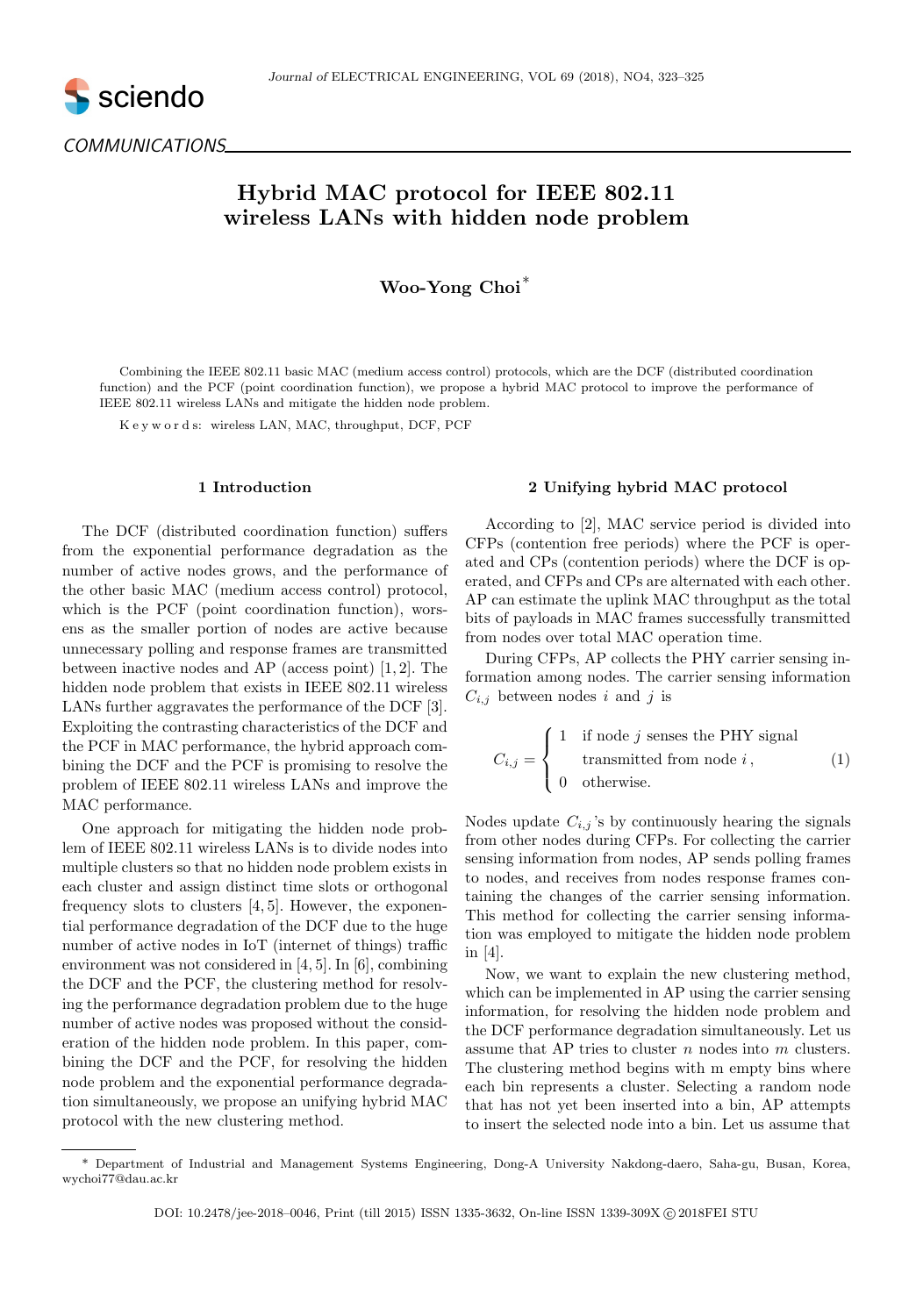

Table 1. Values of simulation parameters

| Parameters               | Values               |
|--------------------------|----------------------|
| Data Trans. Rate         | $6.5\,\mathrm{Mbps}$ |
| ACK Trans. Rate          | 6 Mbps               |
| <b>SIFS</b>              | $16 \,\mu s$         |
| <b>DIFS</b>              | $34 \,\mu s$         |
| Time Slot                | $9 \,\mu s$          |
| Max. Backoff Stage       | 7                    |
| PHY Header Trans. Length | $20 \,\mu s$         |
| CP Length, CFP Length    | $100 \,\mathrm{ms}$  |

AP attempts to insert node  $k$  into bin  $\boldsymbol{l}$ . The insertion can be successful if

$$
C_{p,k} = C_{k,p} = 1
$$
  
for each node p existing in bin l, (2)

so that no hidden node problem exists among nodes in bin  $l$ . If the attempt of the insertion of node  $k$  into bin  $l$ fails, AP continuously attempts to insert node  $k$  into the next bins in the order of increasing size of bin, which is the number of nodes existing in bin. By the order of increasing size of bin by which AP attempts the insertions, we can have the resulted clusters with the sizes that are as even as possible. When during the clustering process AP cannot find bin  $l$  among  $m$  bins satisfying the condition  $(2)$  for any node k that has not yet been inserted into a bin, incrementing the number of clusters, AP should retry to cluster n nodes into  $m+1, m+2, \ldots, n$  clusters sequentially until  $n$  nodes are clustered successfully.

Polling nodes and receiving responses from nodes during the previous CFPs where each node is granted at least one transmission opportunity using the PCF, AP can determine whether each node is active or not. To distribute active nodes over the clusters evenly, AP should try to insert active nodes into bins first and insert inactive nodes afterwards.

If AP succeeds in clustering nodes into  $m$  clusters, AP can divide  $\text{CP}$  into  $m$  SPs (sub-periods) of equal length, each of which is assigned to a cluster. By the proposed clustering method, no hidden node problem exists within each cluster, and the exponential performance degradation can be resolved because of the reduced number of nodes that participate in the DCF contention. As discussed in [4], according to channel state, during CFPs AP can piggyback the cluster numbers on polling frames to inform nodes of the updated clusters to which nodes belong. At the start of each SP during CPs, AP should broadcast announcement frame with the corresponding cluster number an SIFS (short inter-frame space) period after the previous frame exchange sequence, and only the nodes belonging to the cluster contend for their transmissions using the DCF during the assigned SP. However, if only a single node composes a cluster in a extreme case, AP grants the transmission opportunity using the PCF during the assigned SP.

Continuously monitoring the MAC performance for various values of  $m$  and changing  $m$  according to channel state in the direction of increasing the MAC performance, we can obtain the appropriate hybrid MAC protocol. As the portion of active nodes becomes larger, the appropriate hybrid MAC protocol becomes resembling the PCF with larger  $m$ . As the portion of active nodes smaller, the hybrid MAC protocol resembling the DCF with smaller  $m$ .

## 3 Simulation results

Let us assume that two thousand nodes are randomly distributed over the circular IEEE 802.11n wireless LAN service area with radius of r, and  $50\%$  of nodes are active and attempt to transmit their data frames with payloads of 20, 000 bits to an AP, which is located at the center of the service area. It is assumed that the original DCF, the MAC protocol in [6], or the hybrid MAC protocol proposed in the previous section of this paper is employed for the uplink transmission from the nodes to the AP during CPs, and the PCF is employed for the uplink transmissions during CFPs. The transmission and carrier sensing ranges between nodes are assumed to be r and  $1.2 r$ , respectively. RTS (request to send) and CTS (clear to send) frames are not transmitted, and the data transmissions are unsuccessful only when the collisions between transmissions occur due to the hidden node problem or the concurrent DCF backoff timeouts of the active nodes. Considering low-power WiFi nodes and interference from various traffic sources in IoT traffic environment, we assume the PHY data transfer rate is 6.5 Mbps [7]. Furthermore, the ACK transfer rate is assumed to be 6 Mbps, which is a rate of the basic rate set. The values of the parameters used for simulations is presented in Table 1.

The DCF, the MAC protocol in [6] and the hybrid MAC protocol proposed in this paper were simulated for